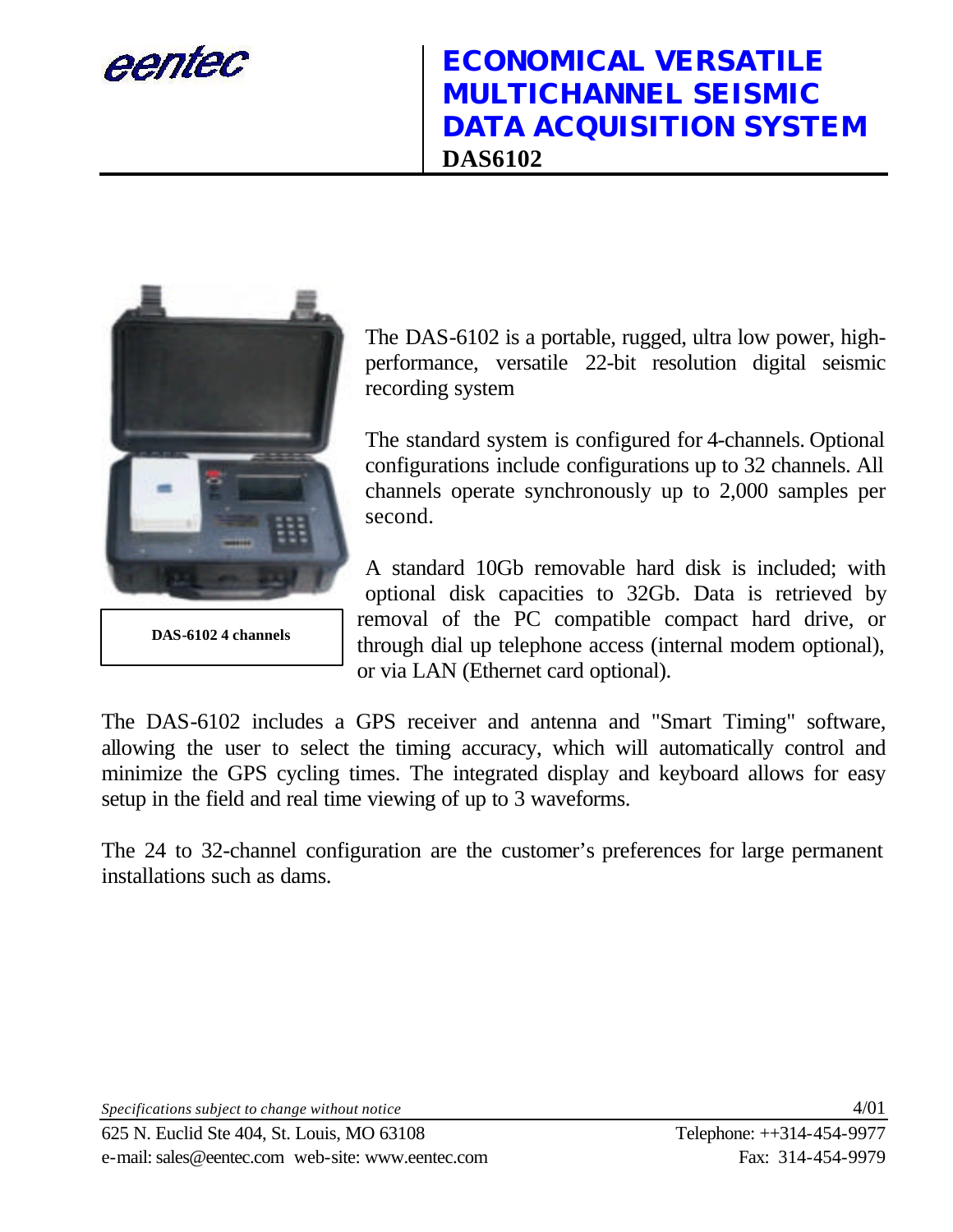## **DAS6102 Specifications**

| Resolution                     | $22$ -bit                                                                   |
|--------------------------------|-----------------------------------------------------------------------------|
| Conversion type:               | Delta sigma on each channel; modulation at 570 kHz                          |
| Dynamic range:                 | 112dB @ 200 sps sampling rate                                               |
| Sampling range:                | $1 - 2000$ sps, precisely synchronous with time marks                       |
| Data Channels:                 | Standard 3+1 internal state of health (opt external); 8 to 32 optional; all |
|                                | fully synchronous                                                           |
| <b>Recording Formats:</b>      | CSS or SEED with Steim-2 type compression                                   |
| Antialiasing Filter (analog):  | 90dB @ 256kHz (primary sampling rate)                                       |
| Antialiasing Filtering:        | Built-in DSP-based digital filter                                           |
| Analog Inputs:                 | True differential or single-ended $+/-5V$                                   |
| Analog Gain:                   | Software-programmable 1, 2, 4, 8                                            |
| <b>CMR</b> Rejection:          | $>90$ dB @ gain = 1                                                         |
| Integral Non-linearity:        | Less than or equal to 0.003%                                                |
| Triggering                     | User defined, STA/LTA, and/or continuous (simultaneous)                     |
| <b>Trigger Bandpass</b>        | User defined, up to 5 separate trigger bandpass per event detector.         |
| Pre-event Data                 | Up to 90 Sec (100sps), user defined.                                        |
| Post-event Data                | User configured $-$ no limitations                                          |
| <b>Timing Management</b>       | Intelligent GPS reference access and two phase-locked loops                 |
| <b>Timing Accuracy</b>         | $+/-0.005$ sec of UTC                                                       |
| <b>GPS</b> Receiver:           | Miniature external in a fully weatherized box; 70x30x15mm;                  |
|                                | connects via std 5m and (opt) up to 25m long RS-232 cable; optional         |
|                                | RS-485 with up to 500m long cable                                           |
| GPS Duty Cycle:                | Once every 18 hrs to achieve <1msec accuracy, (Software                     |
|                                | Selectable)                                                                 |
| Data Storage / Retrieval       | Swappable miniature 10 GB+ hard disks (optional to 30 GB)                   |
| Data Formats                   | Mini-SEED w/Steim-2 compression up to x6                                    |
|                                | CSS 3.0: long integer; separate data description in ASCII                   |
| User Interface (field system)  | Backlit 320x200 graphic LCD display, 12-key keypad; optional                |
|                                | external compact mini PC keyboard.                                          |
| I/O Protection                 | Over voltage, transient, EMI/RFI                                            |
| <b>External Connectors</b>     | Sensor input, RS-232, Power, GPS and optional LAN                           |
| <b>Front Panel Connectors</b>  | PC Keyboard PS/2 Mini-DIN, To external PC (DB9)                             |
| <b>Optional Remote Access</b>  | Telephone dial-up automatic data retrieval (periodically program-           |
|                                | initiated or on request)                                                    |
|                                | Radio-Ethernet telemetry for up to 12 miles line-of-sight distance          |
|                                | Direct recording to LAN (PC or SUN) via Ethernet card.                      |
| <b>Physical Parameters:</b>    | Dimensions: $\sim$ 300x400x175mm; Weight: 5.5 kg                            |
| <b>Operating Temperatures:</b> | -40 to + 60 $C^1$                                                           |
| Power Supply:                  | External, Nominal: 12 Vdc; Range 7 - 16 Vdc; Power ~5 W                     |
| External Power Pack (opt)      | Dual Gel Cell Batteries with AC charger                                     |

 $1^1$  LCD display may not function at subzero temperatures; additional power may be needed to maintain hard drive at operating temperature in subzero conditions.

 $\overline{a}$ 

*Specifications subject to change without notice*  $4/01$